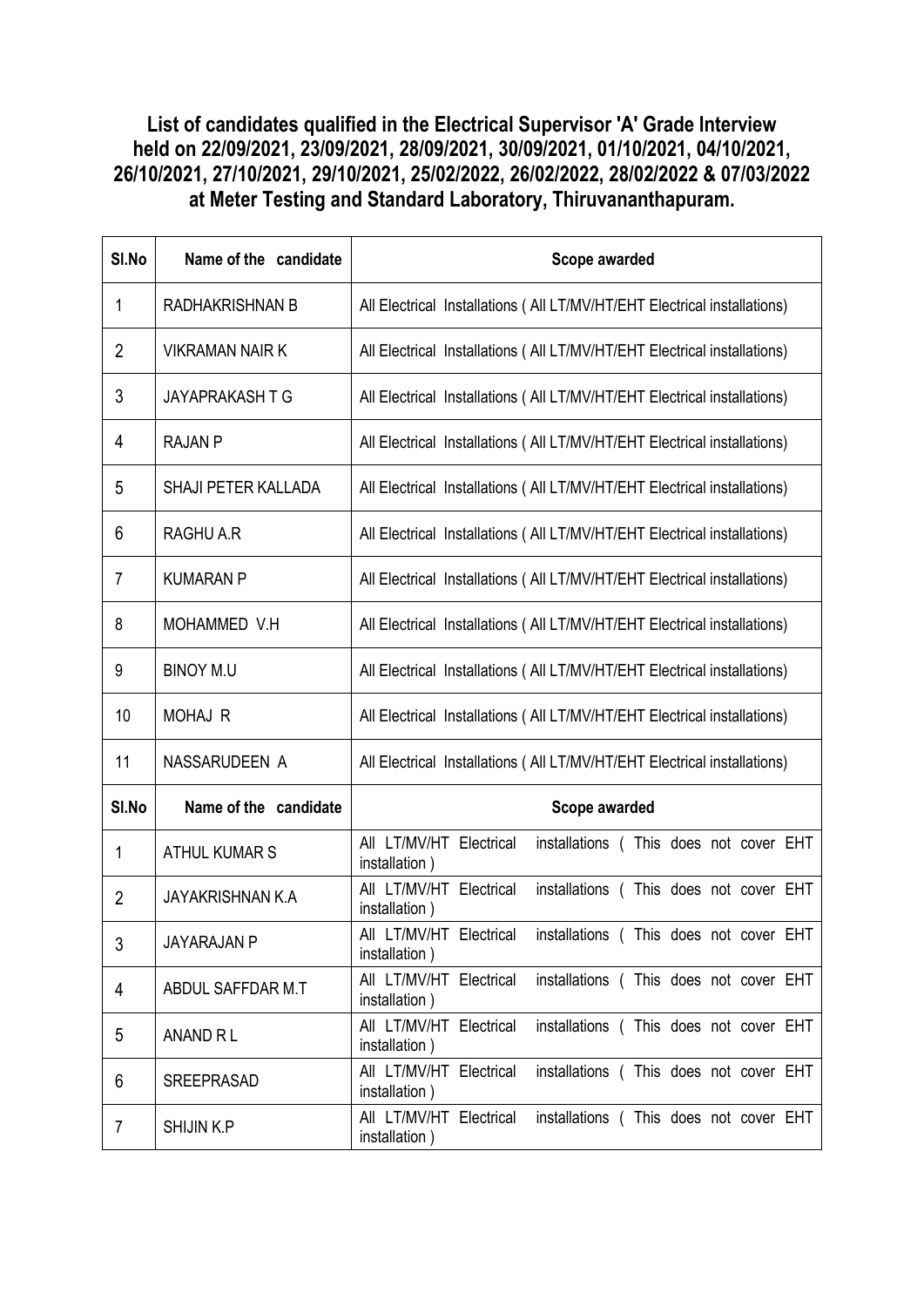| 8              | <b>PRADEEPKUMAR</b><br><b>THOTTATHIL</b> | All LT/MV/HT Electrical<br>installations (This does not cover EHT<br>installation)                                                       |
|----------------|------------------------------------------|------------------------------------------------------------------------------------------------------------------------------------------|
| 9              | <b>HYDERALIK.V</b>                       | All LT/MV/HT Electrical<br>installations (This does not cover EHT<br>installation)                                                       |
| 10             | SATHEESH KUMAR C.R                       | All LT/MV/HT Electrical<br>installations (This does not cover EHT<br>installation)                                                       |
| 11             | SUBHEESH K.T                             | All LT/MV/HT Electrical<br>installations (This does not cover EHT<br>installation)                                                       |
| 12             | <b>ANIL KUMAR</b>                        | All LT/MV/HT Electrical<br>installations (This does not cover EHT<br>installation)                                                       |
| 13             | ELIZABETH K.A                            | All LT/MV/HT Electrical<br>installations (This does not cover EHT<br>installation)                                                       |
| 14             | <b>LAKSHMI PRIYA</b>                     | All LT/MV/HT Electrical<br>installations (This does not cover EHT<br>installation)                                                       |
| 15             | C.G BIJU                                 | All LT/MV/HT Electrical<br>installations (This does not cover EHT<br>installation)                                                       |
| 16             | <b>ARTHUR SHARON D</b>                   | All LT/MV/HT Electrical<br>installations (This does not cover EHT<br>installation)                                                       |
| 17             | <b>HARILAL S</b>                         | All LT/MV/HT Electrical<br>installations (This does not cover EHT<br>installation)                                                       |
| 18             | MOHAMMED ABDUL<br><b>LATHEEF</b>         | All LT/MV/HT Electrical<br>installations (This does not cover EHT<br>installation)                                                       |
| 19             | <b>MOHANAN G</b>                         | All LT/MV/HT Electrical<br>installations (This does not cover EHT<br>installation)                                                       |
| 20             | THEJESH K                                | All LT/MV/HT Electrical<br>installations (This does not cover EHT<br>installation)                                                       |
| 21             | <b>JAMESKUTTY THOMAS</b>                 | All LT/MV/HT Electrical<br>installations (This does not cover EHT<br>installation)                                                       |
| 22             | ABDUL GAFOOR T.M                         | All LT/MV/HT Electrical<br>installations (This does not cover EHT<br>installation)                                                       |
| 23             | THAMPAN K                                | installations (This does not cover EHT<br>All LT/MV/HT Electrical<br>installation)                                                       |
| 24             | <b>SURESH KUMAR B</b>                    | installations (This does not cover EHT<br>aii lt/mv/ht<br>Electrical<br>installation)                                                    |
| SI.No          | Name of the candidate                    | Scope awarded                                                                                                                            |
| 1              | <b>VINEESH S</b>                         | All LT/MV Electrical installations, MV generator upto & including<br>500<br>kVA and HT installation upto & including 500 kVA Transformer |
| $\overline{2}$ | NAJEEB K.H                               | All LT/MV Electrical installations, MV generator upto & including<br>500<br>kVA and HT installation upto & including 500 kVA Transformer |
| 3              | RABIL R.B                                | All LT/MV Electrical installations, MV generator upto & including<br>500<br>kVA and HT installation upto & including 500 kVA Transformer |
| 4              | <b>JANOSH JACOB</b>                      | All LT/MV Electrical installations, MV generator upto & including<br>500<br>kVA and HT installation upto & including 500 kVA Transformer |
| 5              | MUHAMMED AFSAL PARY                      | All LT/MV Electrical installations, MV generator upto & including<br>500<br>kVA and HT installation upto & including 500 kVA Transformer |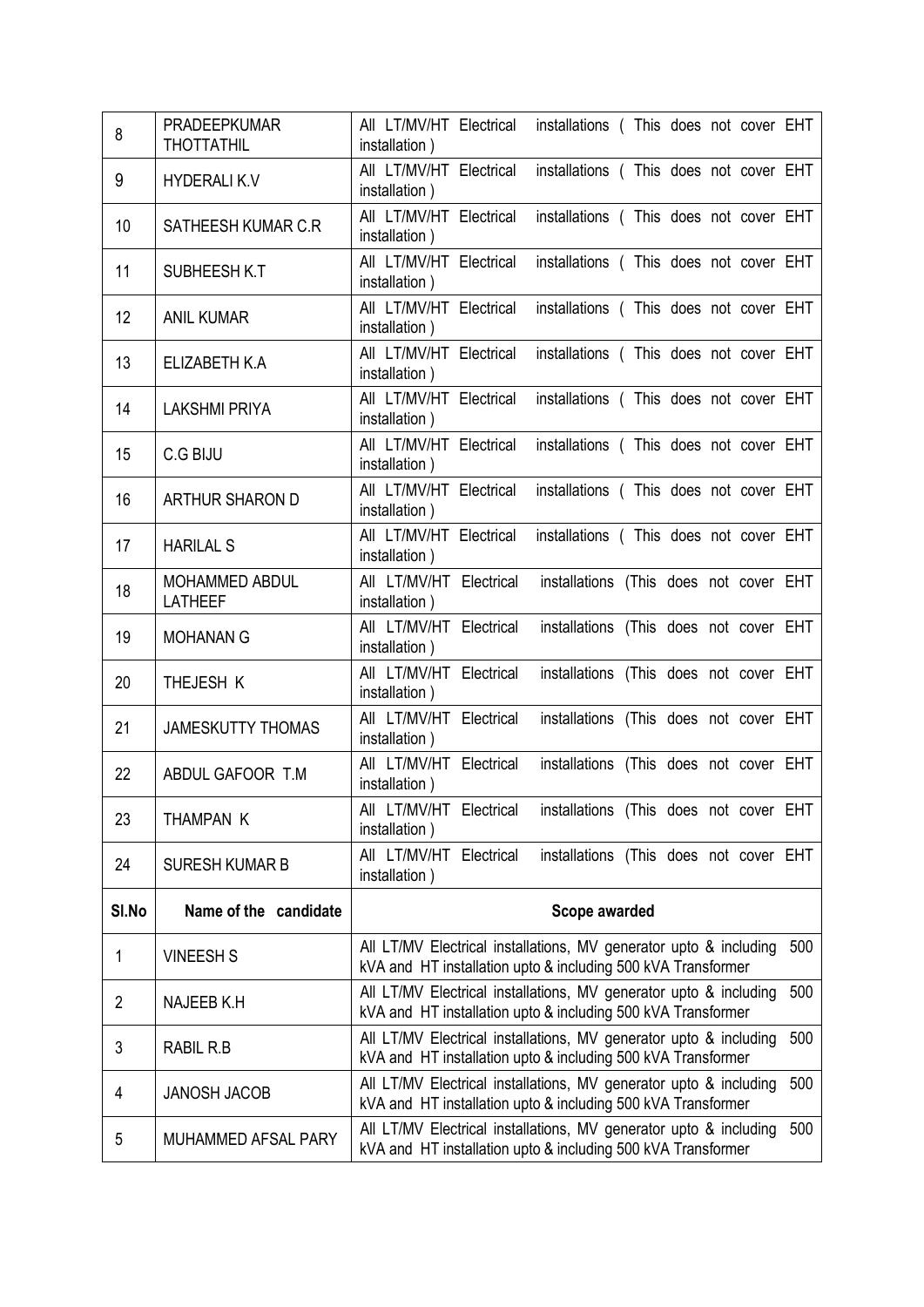| 6  | SANDHYA S                | All LT/MV Electrical installations, MV generator upto & including<br>kVA and HT installation upto & including 500 kVA Transformer | 500 |
|----|--------------------------|-----------------------------------------------------------------------------------------------------------------------------------|-----|
| 7  | PRADEEP P                | All LT/MV Electrical installations, MV generator upto & including<br>kVA and HT installation upto & including 500 kVA Transformer | 500 |
| 8  | <b>SONY VARGHESE</b>     | All LT/MV Electrical installations, MV generator upto & including<br>kVA and HT installation upto & including 500 kVA Transformer | 500 |
| 9  | <b>FASAL RAHMAN A.M</b>  | All LT/MV Electrical installations, MV generator upto & including<br>kVA and HT installation upto & including 500 kVA Transformer | 500 |
| 10 | <b>SOORAJ S</b>          | All LT/MV Electrical installations, MV generator upto & including<br>kVA and HT installation upto & including 500 kVA Transformer | 500 |
| 11 | SARATH V.R               | All LT/MV Electrical installations, MV generator upto & including<br>kVA and HT installation upto & including 500 kVA Transformer | 500 |
| 12 | <b>JITHIN M. MATHEW</b>  | All LT/MV Electrical installations, MV generator upto & including<br>kVA and HT installation upto & including 500 kVA Transformer | 500 |
| 13 | <b>ARAVIND AMMANCHY</b>  | All LT/MV Electrical installations, MV generator upto & including<br>kVA and HT installation upto & including 500 kVA Transformer | 500 |
| 14 | <b>BASIL P SAJU</b>      | All LT/MV Electrical installations, MV generator upto & including<br>kVA and HT installation upto & including 500 kVA Transformer | 500 |
| 15 | <b>JIMBLE MATHAI</b>     | All LT/MV Electrical installations, MV generator upto & including<br>kVA and HT installation upto & including 500 kVA Transformer | 500 |
| 16 | SARATH P. G              | All LT/MV Electrical installations, MV generator upto & including<br>kVA and HT installation upto & including 500 kVA Transformer | 500 |
| 17 | <b>RAMESH BABU P</b>     | All LT/MV Electrical installations, MV generator upto & including<br>kVA and HT installation upto & including 500 kVA Transformer | 500 |
| 18 | <b>FASALUDHEEN T.A</b>   | All LT/MV Electrical installations, MV generator upto & including<br>kVA and HT installation upto & including 500 kVA Transformer | 500 |
| 19 | <b>JUSTIN P.J</b>        | All LT/MV Electrical installations, MV generator upto & including<br>kVA and HT installation upto & including 500 kVA Transformer | 500 |
| 20 | <b>ABANINDRANATH S.V</b> | All LT/MV Electrical installations, MV generator upto & including<br>kVA and HT installation upto & including 500 kVA Transformer | 500 |
| 21 | AJEESH R                 | All LT/MV Electrical installations, MV generator upto & including<br>kVA and HT installation upto & including 500 kVA Transformer | 500 |
| 22 | RAMYA P.R                | All LT/MV Electrical installations, MV generator upto & including<br>kVA and HT installation upto & including 500 kVA Transformer | 500 |
| 23 | AJI P.V                  | All LT/MV Electrical installations, MV generator upto & including<br>kVA and HT installation upto & including 500 kVA Transformer | 500 |
| 24 | <b>LEENA JOSE</b>        | All LT/MV Electrical installations, MV generator upto & including<br>kVA and HT installation upto & including 500 kVA Transformer | 500 |
| 25 | SHOUKATHALI A.P          | All LT/MV Electrical installations, MV generator upto & including<br>kVA and HT installation upto & including 500 kVA Transformer | 500 |
| 26 | RANJITH T.K              | All LT/MV Electrical installations, MV generator upto & including<br>kVA and HT installation upto & including 500 kVA Transformer | 500 |
| 27 | SAJAN V.U                | All LT/MV Electrical installations, MV generator upto & including<br>kVA and HT installation upto & including 500 kVA Transformer | 500 |
| 28 | <b>SREEKANTH S</b>       | All LT/MV Electrical installations, MV generator upto & including<br>kVA and HT installation upto & including 500 kVA Transformer | 500 |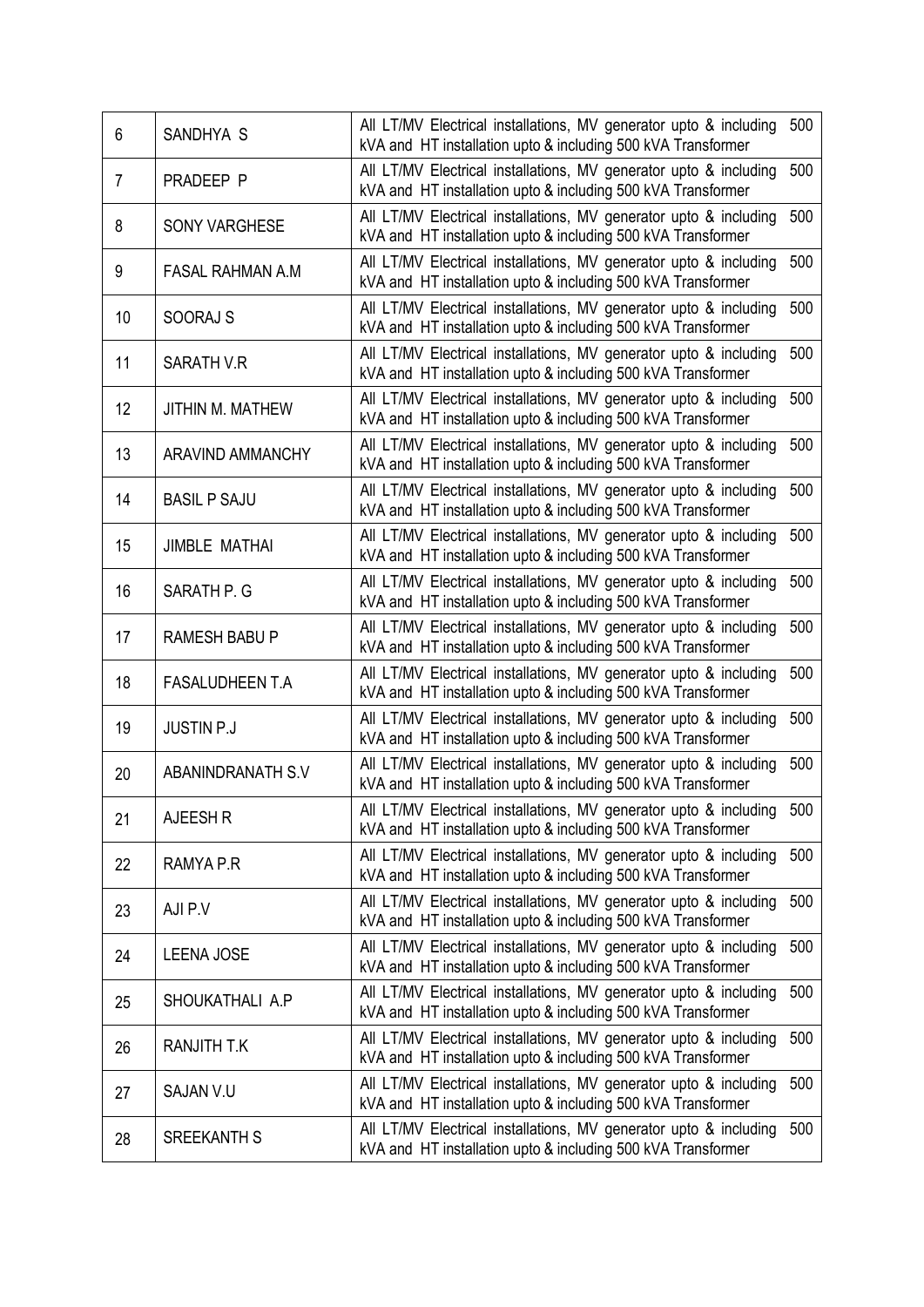| 29 | MOHAMED AJMAL M                            | All LT/MV Electrical installations, MV generator upto & including<br>kVA and HT installation upto & including 500 kVA Transformer | 500 |
|----|--------------------------------------------|-----------------------------------------------------------------------------------------------------------------------------------|-----|
| 30 | <b>JOHNSON ABRAHAM</b><br><b>MUNDACKAL</b> | All LT/MV Electrical installations, MV generator upto & including<br>kVA and HT installation upto & including 500 kVA Transformer | 500 |
| 31 | MOHAMMED ABU THAHIR<br>N                   | All LT/MV Electrical installations, MV generator upto & including<br>kVA and HT installation upto & including 500 kVA Transformer | 500 |
| 32 | <b>ALEX VARGHESE</b>                       | All LT/MV Electrical installations, MV generator upto & including<br>kVA and HT installation upto & including 500 kVA Transformer | 500 |
| 33 | <b>SONY JOSE</b>                           | All LT/MV Electrical installations, MV generator upto & including<br>kVA and HT installation upto & including 500 kVA Transformer | 500 |
| 34 | <b>NASIM M.A</b>                           | All LT/MV Electrical installations, MV generator upto & including<br>kVA and HT installation upto & including 500 kVA Transformer | 500 |
| 35 | <b>SHINU MOHANAN</b>                       | All LT/MV Electrical installations, MV generator upto & including<br>kVA and HT installation upto & including 500 kVA Transformer | 500 |
| 36 | <b>ASWATHY L</b>                           | All LT/MV Electrical installations, MV generator upto & including<br>kVA and HT installation upto & including 500 kVA Transformer | 500 |
| 37 | <b>MANU K.JOSE</b>                         | All LT/MV Electrical installations, MV generator upto & including<br>kVA and HT installation upto & including 500 kVA Transformer | 500 |
| 38 | <b>SHANAVAS M</b>                          | All LT/MV Electrical installations, MV generator upto & including<br>kVA and HT installation upto & including 500 kVA Transformer | 500 |
| 39 | S. RAJENDRAN NAIR                          | All LT/MV Electrical installations, MV generator upto & including<br>kVA and HT installation upto & including 500 kVA Transformer | 500 |
| 40 | <b>NEENA MOLE C.S</b>                      | All LT/MV Electrical installations, MV generator upto & including<br>kVA and HT installation upto & including 500 kVA Transformer | 500 |
| 41 | <b>PRANOOSH T</b>                          | All LT/MV Electrical installations, MV generator upto & including<br>kVA and HT installation upto & including 500 kVA Transformer | 500 |
| 42 | <b>AMBAREESH</b>                           | All LT/MV Electrical installations, MV generator upto & including<br>kVA and HT installation upto & including 500 kVA Transformer | 500 |
| 43 | THAYATHIDAVAN<br><b>GOPALAN</b>            | All LT/MV Electrical installations, MV generator upto & including<br>kVA and HT installation upto & including 500 kVA Transformer | 500 |
| 44 | RAJUL SADIKH V                             | All LT/MV Electrical installations, MV generator upto & including<br>kVA and HT installation upto & including 500 kVA Transformer | 500 |
| 45 | <b>SHAFLU FAISAL</b>                       | All LT/MV Electrical installations, MV generator upto & including<br>kVA and HT installation upto & including 500 kVA Transformer | 500 |
| 46 | <b>MOHAMED SHANID P.V</b>                  | All LT/MV Electrical installations, MV generator upto & including<br>kVA and HT installation upto & including 500 kVA Transformer | 500 |
| 47 | <b>RAJANL</b>                              | All LT/MV Electrical installations, MV generator upto & including<br>kVA and HT installation upto & including 500 kVA Transformer | 500 |
| 48 | <b>DINA KHARIM</b>                         | All LT/MV Electrical installations, MV generator upto & including<br>kVA and HT installation upto & including 500 kVA Transformer | 500 |
| 49 | <b>GINS P.GEORGE</b>                       | All LT/MV Electrical installations, MV generator upto & including<br>kVA and HT installation upto & including 500 kVA Transformer | 500 |
| 50 | <b>JAYAKRISHNAN J</b>                      | All LT/MV Electrical installations, MV generator upto & including<br>kVA and HT installation upto & including 500 kVA Transformer | 500 |
| 51 | <b>BRAVITH R</b>                           | All LT/MV Electrical installations, MV generator upto & including<br>kVA and HT installation upto & including 500 kVA Transformer | 500 |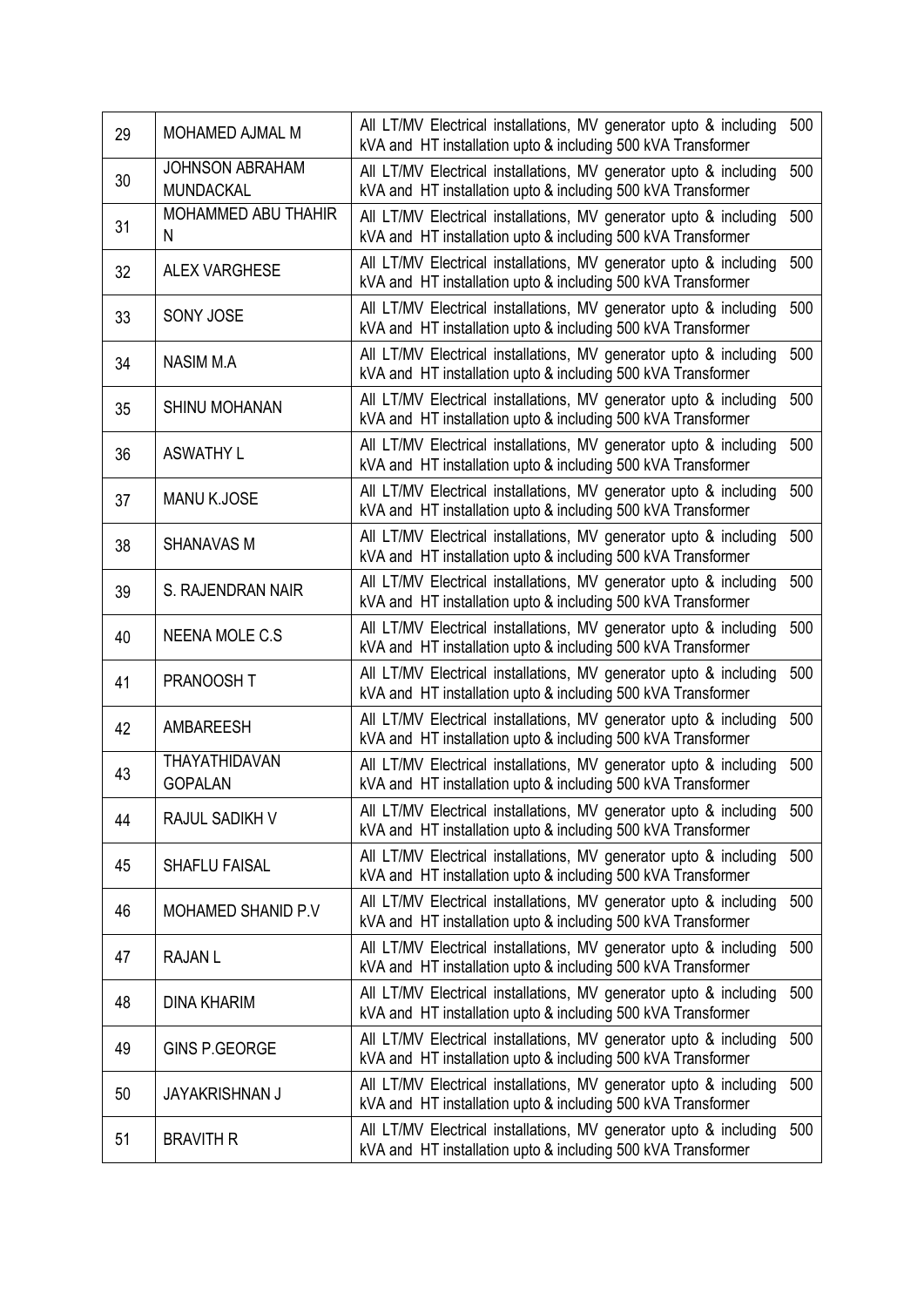| 52 | <b>AJITHA TOMY</b>         | All LT/MV Electrical installations, MV generator upto & including<br>kVA and HT installation upto & including 500 kVA Transformer | 500 |
|----|----------------------------|-----------------------------------------------------------------------------------------------------------------------------------|-----|
| 53 | YOUNUS SALEEM              | All LT/MV Electrical installations, MV generator upto & including<br>kVA and HT installation upto & including 500 kVA Transformer | 500 |
| 54 | <b>JISNA JABBAR</b>        | All LT/MV Electrical installations, MV generator upto & including<br>kVA and HT installation upto & including 500 kVA Transformer | 500 |
| 55 | <b>RENJITH JOSEPH</b>      | All LT/MV Electrical installations, MV generator upto & including<br>kVA and HT installation upto & including 500 kVA Transformer | 500 |
| 56 | <b>HARILAL H</b>           | All LT/MV Electrical installations, MV generator upto & including<br>kVA and HT installation upto & including 500 kVA Transformer | 500 |
| 57 | ABDUL JALEEL KAVOT         | All LT/MV Electrical installations, MV generator upto & including<br>kVA and HT installation upto & including 500 kVA Transformer | 500 |
| 58 | <b>JAYARAM A.V</b>         | All LT/MV Electrical installations, MV generator upto & including<br>kVA and HT installation upto & including 500 kVA Transformer | 500 |
| 59 | <b>AMAL JOJIE</b>          | All LT/MV Electrical installations, MV generator upto & including<br>kVA and HT installation upto & including 500 kVA Transformer | 500 |
| 60 | <b>THANVEER K ASHRAFF</b>  | All LT/MV Electrical installations, MV generator upto & including<br>kVA and HT installation upto & including 500 kVA Transformer | 500 |
| 61 | <b>JESTIN P JACOB</b>      | All LT/MV Electrical installations, MV generator upto & including<br>kVA and HT installation upto & including 500 kVA Transformer | 500 |
| 62 | <b>VIVEK C MOHAN</b>       | All LT/MV Electrical installations, MV generator upto & including<br>kVA and HT installation upto & including 500 kVA Transformer | 500 |
| 63 | <b>JEBIN JOHN</b>          | All LT/MV Electrical installations, MV generator upto & including<br>kVA and HT installation upto & including 500 kVA Transformer | 500 |
| 64 | MOHAMMED ABU SANAB<br>V.P  | All LT/MV Electrical installations, MV generator upto & including<br>kVA and HT installation upto & including 500 kVA Transformer | 500 |
| 65 | <b>SREEKUMAR K</b>         | All LT/MV Electrical installations, MV generator upto & including<br>kVA and HT installation upto & including 500 kVA Transformer | 500 |
| 66 | <b>SUMESH S</b>            | All LT/MV Electrical installations, MV generator upto & including<br>kVA and HT installation upto & including 500 kVA Transformer | 500 |
| 67 | <b>JINSON KURIAN JAMES</b> | All LT/MV Electrical installations, MV generator upto & including<br>kVA and HT installation upto & including 500 kVA Transformer | 500 |
| 68 | <b>RESMIMOL A.R</b>        | All LT/MV Electrical installations, MV generator upto & including<br>kVA and HT installation upto & including 500 kVA Transformer | 500 |
| 69 | <b>KRISHNAKUMAR R.N</b>    | All LT/MV Electrical installations, MV generator upto & including<br>kVA and HT installation upto & including 500 kVA Transformer | 500 |
| 70 | <b>IJAS A</b>              | All LT/MV Electrical installations, MV generator upto & including<br>kVA and HT installation upto & including 500 kVA Transformer | 500 |
| 71 | <b>BINOY BALAN</b>         | All LT/MV Electrical installations, MV generator upto & including<br>kVA and HT installation upto & including 500 kVA Transformer | 500 |
| 72 | ELDHOSE T.CHERIAN          | All LT/MV Electrical installations, MV generator upto & including<br>kVA and HT installation upto & including 500 kVA Transformer | 500 |
| 73 | P RAJENDRAN                | All LT/MV Electrical installations, MV generator upto & including<br>kVA and HT installation upto & including 500 kVA Transformer | 500 |
| 74 | <b>MANIKANDAN S</b>        | All LT/MV Electrical installations, MV generator upto & including<br>kVA and HT installation upto & including 500 kVA Transformer | 500 |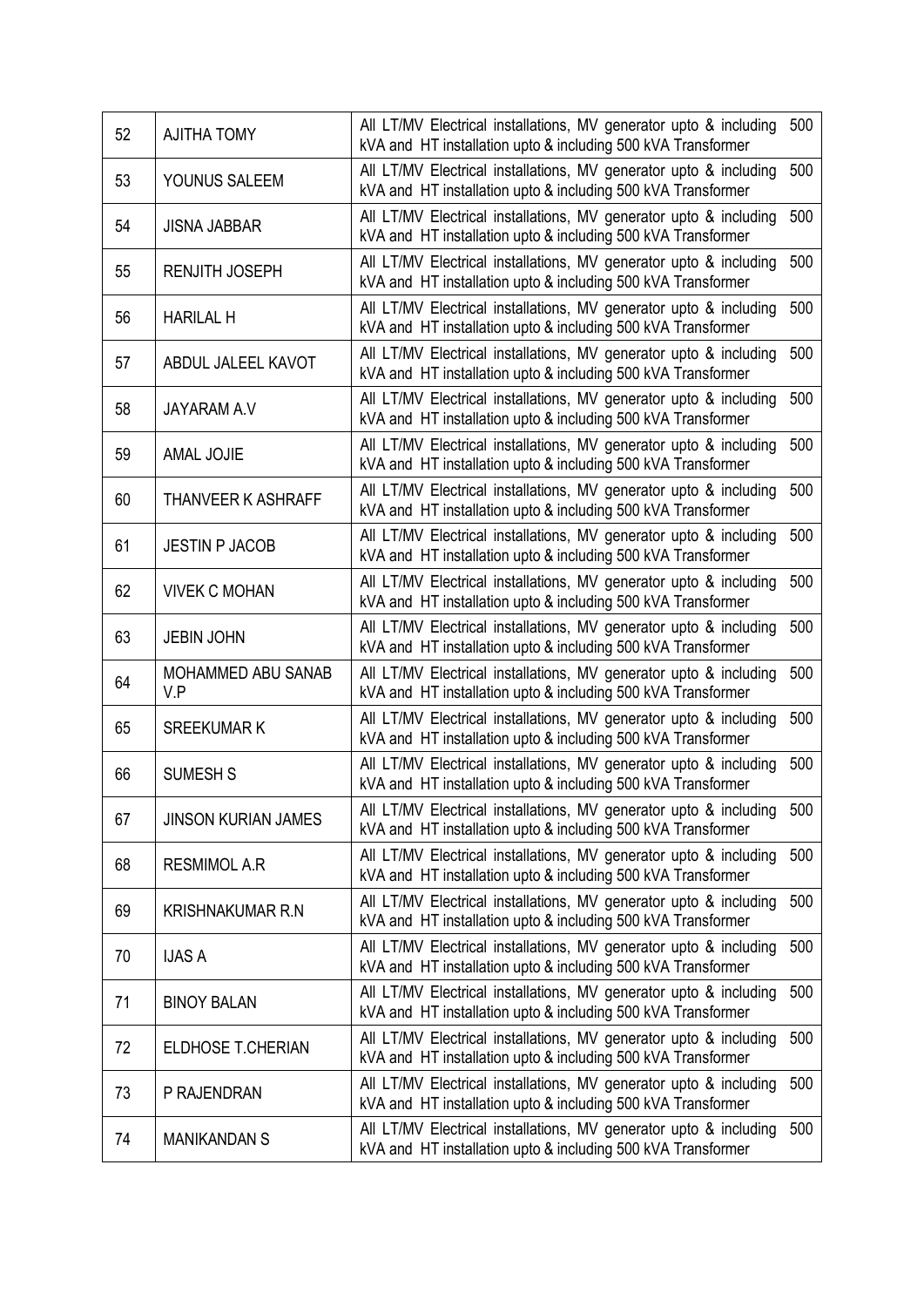| 75 | RIJU K.P                  | All LT/MV Electrical installations, MV generator upto & including<br>kVA and HT installation upto & including 500 kVA Transformer | 500 |
|----|---------------------------|-----------------------------------------------------------------------------------------------------------------------------------|-----|
| 76 | AJAYAPRASAD A.V           | All LT/MV Electrical installations, MV generator upto & including<br>kVA and HT installation upto & including 500 kVA Transformer | 500 |
| 77 | RADHAKRISHNAN NAIR S      | All LT/MV Electrical installations, MV generator upto & including<br>kVA and HT installation upto & including 500 kVA Transformer | 500 |
| 78 | MUSHFEEQUE KAMBRAN        | All LT/MV Electrical installations, MV generator upto & including<br>kVA and HT installation upto & including 500 kVA Transformer | 500 |
| 79 | <b>DEVASIA MATHEW</b>     | All LT/MV Electrical installations, MV generator upto & including<br>kVA and HT installation upto & including 500 kVA Transformer | 500 |
| 80 | <b>JOJO THOMAS</b>        | All LT/MV Electrical installations, MV generator upto & including<br>kVA and HT installation upto & including 500 kVA Transformer | 500 |
| 81 | <b>RAKESH KUMAR R</b>     | All LT/MV Electrical installations, MV generator upto & including<br>kVA and HT installation upto & including 500 kVA Transformer | 500 |
| 82 | ARUN GEORGE N             | All LT/MV Electrical installations, MV generator upto & including<br>kVA and HT installation upto & including 500 kVA Transformer | 500 |
| 83 | <b>SYAM SANKAR B</b>      | All LT/MV Electrical installations, MV generator upto & including<br>kVA and HT installation upto & including 500 kVA Transformer | 500 |
| 84 | EVIN S.V                  | All LT/MV Electrical installations, MV generator upto & including<br>kVA and HT installation upto & including 500 kVA Transformer | 500 |
| 85 | <b>JAGADEESH S.R</b>      | All LT/MV Electrical installations, MV generator upto & including<br>kVA and HT installation upto & including 500 kVA Transformer | 500 |
| 86 | EBIN S.K                  | All LT/MV Electrical installations, MV generator upto & including<br>kVA and HT installation upto & including 500 kVA Transformer | 500 |
| 87 | <b>ANUPAMA C</b>          | All LT/MV Electrical installations, MV generator upto & including<br>kVA and HT installation upto & including 500 kVA Transformer | 500 |
| 88 | <b>VISHNU S.RAJENDRAN</b> | All LT/MV Electrical installations, MV generator upto & including<br>kVA and HT installation upto & including 500 kVA Transformer | 500 |
| 89 | <b>LINSS T.ALEX</b>       | All LT/MV Electrical installations, MV generator upto & including<br>kVA and HT installation upto & including 500 kVA Transformer | 500 |
| 90 | <b>DINO WILSON</b>        | All LT/MV Electrical installations, MV generator upto & including<br>kVA and HT installation upto & including 500 kVA Transformer | 500 |
| 91 | <b>JOEL JOSEPH</b>        | All LT/MV Electrical installations, MV generator upto & including<br>kVA and HT installation upto & including 500 kVA Transformer | 500 |
| 92 | SYAMANAND S.V             | All LT/MV Electrical installations, MV generator upto & including<br>kVA and HT installation upto & including 500 kVA Transformer | 500 |
| 93 | <b>SALMAN P.HABEEB</b>    | All LT/MV Electrical installations, MV generator upto & including<br>kVA and HT installation upto & including 500 kVA Transformer | 500 |
| 94 | <b>RIZVIN P.A</b>         | All LT/MV Electrical installations, MV generator upto & including<br>kVA and HT installation upto & including 500 kVA Transformer | 500 |
| 95 | <b>RAJAMONY K</b>         | All LT/MV Electrical installations, MV generator upto & including<br>kVA and HT installation upto & including 500 kVA Transformer | 500 |
| 96 | LIN V.S                   | All LT/MV Electrical installations, MV generator upto & including<br>kVA and HT installation upto & including 500 kVA Transformer | 500 |
| 97 | REKHA P.K                 | All LT/MV Electrical installations, MV generator upto & including<br>kVA and HT installation upto & including 500 kVA Transformer | 500 |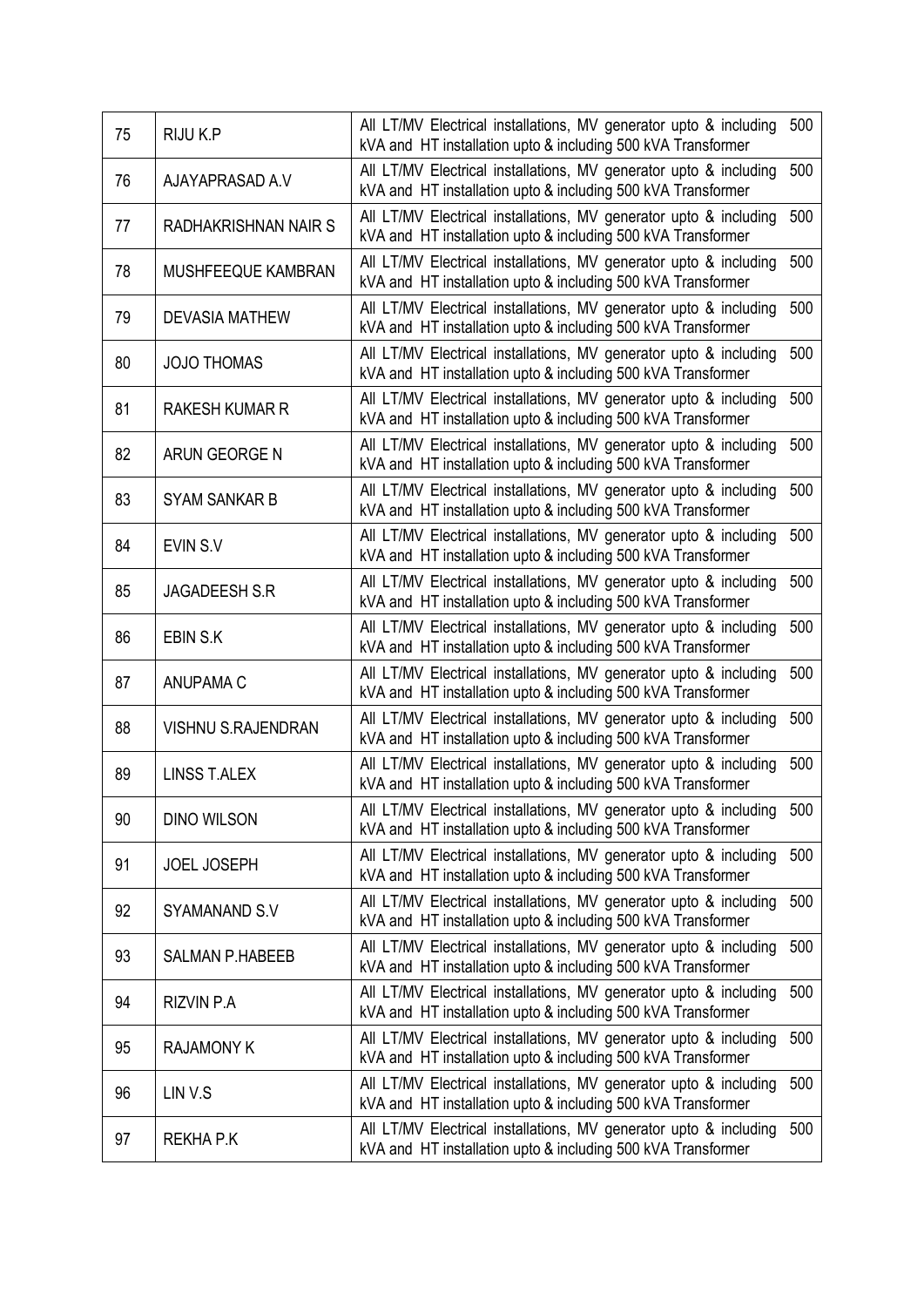| 98  | ARAVIND K MADHU                 | All LT/MV Electrical installations, MV generator upto & including<br>kVA and HT installation upto & including 500 kVA Transformer | 500 |
|-----|---------------------------------|-----------------------------------------------------------------------------------------------------------------------------------|-----|
| 99  | <b>ANITHA GEORGE</b>            | All LT/MV Electrical installations, MV generator upto & including<br>kVA and HT installation upto & including 500 kVA Transformer | 500 |
| 100 | <b>DEVADAS C</b>                | All LT/MV Electrical installations, MV generator upto & including<br>kVA and HT installation upto & including 500 kVA Transformer | 500 |
| 101 | NIDHEESH P.D                    | All LT/MV Electrical installations, MV generator upto & including<br>kVA and HT installation upto & including 500 kVA Transformer | 500 |
| 102 | ELDHOSE ULAHANNAN               | All LT/MV Electrical installations, MV generator upto & including<br>kVA and HT installation upto & including 500 kVA Transformer | 500 |
| 103 | <b>BINILMON T ABRAHAM</b>       | All LT/MV Electrical installations, MV generator upto & including<br>kVA and HT installation upto & including 500 kVA Transformer | 500 |
| 104 | DEEPU K.R                       | All LT/MV Electrical installations, MV generator upto & including<br>kVA and HT installation upto & including 500 kVA Transformer | 500 |
| 105 | <b>JINO JOHN</b>                | All LT/MV Electrical installations, MV generator upto & including<br>kVA and HT installation upto & including 500 kVA Transformer | 500 |
| 106 | <b>SAKEER P</b>                 | All LT/MV Electrical installations, MV generator upto & including<br>kVA and HT installation upto & including 500 kVA Transformer | 500 |
| 107 | <b>DELINA BEEVI P</b>           | All LT/MV Electrical installations, MV generator upto & including<br>kVA and HT installation upto & including 500 kVA Transformer | 500 |
| 108 | NIKHIL KUMAR K.N                | All LT/MV Electrical installations, MV generator upto & including<br>kVA and HT installation upto & including 500 kVA Transformer | 500 |
| 109 | <b>SRIJIL K.V</b>               | All LT/MV Electrical installations, MV generator upto & including<br>kVA and HT installation upto & including 500 kVA Transformer | 500 |
| 110 | <b>JAYAKRISHNAN M</b>           | All LT/MV Electrical installations, MV generator upto & including<br>kVA and HT installation upto & including 500 kVA Transformer | 500 |
| 111 | <b>ASWIN MANOJ</b>              | All LT/MV Electrical installations, MV generator upto & including<br>kVA and HT installation upto & including 500 kVA Transformer | 500 |
| 112 | <b>UMESH KUMAR M</b>            | All LT/MV Electrical installations, MV generator upto & including<br>kVA and HT installation upto & including 500 kVA Transformer | 500 |
| 113 | SINOJ DEVASSY                   | All LT/MV Electrical installations, MV generator upto & including<br>kVA and HT installation upto & including 500 kVA Transformer | 500 |
| 114 | <b>ANISH T.V</b>                | All LT/MV Electrical installations, MV generator upto & including<br>kVA and HT installation upto & including 500 kVA Transformer | 500 |
| 115 | VISAKH N                        | All LT/MV Electrical installations, MV generator upto & including<br>kVA and HT installation upto & including 500 kVA Transformer | 500 |
| 116 | AKHIL K GEORGE                  | All LT/MV Electrical installations, MV generator upto & including<br>kVA and HT installation upto & including 500 kVA Transformer | 500 |
| 117 | <b>FAKHRUDHEEN NAVAS</b><br>M.P | All LT/MV Electrical installations, MV generator upto & including<br>kVA and HT installation upto & including 500 kVA Transformer | 500 |
| 118 | <b>ANILKUMAR</b>                | All LT/MV Electrical installations, MV generator upto & including<br>kVA and HT installation upto & including 500 kVA Transformer | 500 |
| 119 | <b>T C SOMAN</b>                | All LT/MV Electrical installations, MV generator upto & including<br>kVA and HT installation upto & including 500 kVA Transformer | 500 |
| 120 | <b>TONY GEORGE</b>              | All LT/MV Electrical installations, MV generator upto & including<br>kVA and HT installation upto & including 500 kVA Transformer | 500 |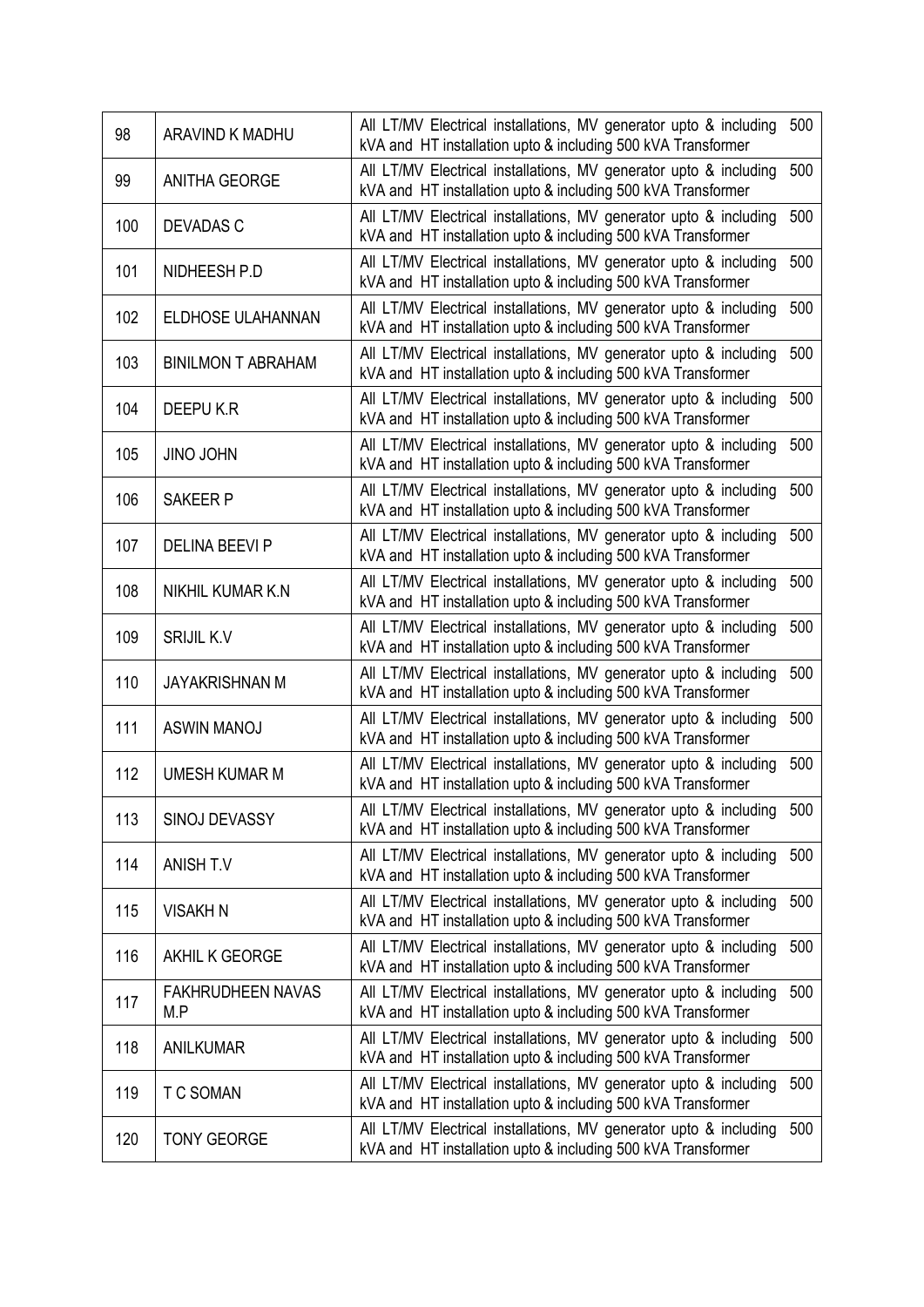| 121 | <b>RAPHIN C A</b>       | All LT/MV Electrical installations, MV generator upto & including<br>kVA and HT installation upto & including 500 kVA Transformer | 500 |
|-----|-------------------------|-----------------------------------------------------------------------------------------------------------------------------------|-----|
| 122 | SHYJESH V               | All LT/MV Electrical installations, MV generator upto & including<br>kVA and HT installation upto & including 500 kVA Transformer | 500 |
| 123 | <b>DILIP P</b>          | All LT/MV Electrical installations, MV generator upto & including<br>kVA and HT installation upto & including 500 kVA Transformer | 500 |
| 124 | <b>ANEESH KUMAR K</b>   | All LT/MV Electrical installations, MV generator upto & including<br>kVA and HT installation upto & including 500 kVA Transformer | 500 |
| 125 | JALAJA A                | All LT/MV Electrical installations, MV generator upto & including<br>kVA and HT installation upto & including 500 kVA Transformer | 500 |
| 126 | <b>ABHILASH C.S</b>     | All LT/MV Electrical installations, MV generator upto & including<br>kVA and HT installation upto & including 500 kVA Transformer | 500 |
| 127 | <b>SARANYA S.S</b>      | All LT/MV Electrical installations, MV generator upto & including<br>kVA and HT installation upto & including 500 kVA Transformer | 500 |
| 128 | <b>KRISHNAVENI M</b>    | All LT/MV Electrical installations, MV generator upto & including<br>kVA and HT installation upto & including 500 kVA Transformer | 500 |
| 129 | <b>KALESH S</b>         | All LT/MV Electrical installations, MV generator upto & including<br>kVA and HT installation upto & including 500 kVA Transformer | 500 |
| 130 | <b>VINEETH T N</b>      | All LT/MV Electrical installations, MV generator upto & including<br>kVA and HT installation upto & including 500 kVA Transformer | 500 |
| 131 | MOHAMMED NAFSAL K.A     | All LT/MV Electrical installations, MV generator upto & including<br>kVA and HT installation upto & including 500 kVA Transformer | 500 |
| 132 | <b>MANUV.S</b>          | All LT/MV Electrical installations, MV generator upto & including<br>kVA and HT installation upto & including 500 kVA Transformer | 500 |
| 133 | <b>ARUN SHOBY</b>       | All LT/MV Electrical installations, MV generator upto & including<br>kVA and HT installation upto & including 500 kVA Transformer | 500 |
| 134 | <b>KARAN MENON</b>      | All LT/MV Electrical installations, MV generator upto & including<br>kVA and HT installation upto & including 500 kVA Transformer | 500 |
| 135 | <b>ARUN ANTONY</b>      | All LT/MV Electrical installations, MV generator upto & including<br>kVA and HT installation upto & including 500 kVA Transformer | 500 |
| 136 | <b>TIJO THOMAS</b>      | All LT/MV Electrical installations, MV generator upto & including<br>kVA and HT installation upto & including 500 kVA Transformer | 500 |
| 137 | <b>VISHAL S NAIR</b>    | All LT/MV Electrical installations, MV generator upto & including<br>kVA and HT installation upto & including 500 kVA Transformer | 500 |
| 138 | DR.P BABU               | All LT/MV Electrical installations, MV generator upto & including<br>kVA and HT installation upto & including 500 kVA Transformer | 500 |
| 139 | RIYAZ A                 | All LT/MV Electrical installations, MV generator upto & including<br>kVA and HT installation upto & including 500 kVA Transformer | 500 |
| 140 | VINEETH U.V             | All LT/MV Electrical installations, MV generator upto & including<br>kVA and HT installation upto & including 500 kVA Transformer | 500 |
| 141 | <b>JOHNSON AUGUSTUS</b> | All LT/MV Electrical installations, MV generator upto & including<br>kVA and HT installation upto & including 500 kVA Transformer | 500 |
| 142 | <b>CHIPPY SURESH</b>    | All LT/MV Electrical installations, MV generator upto & including<br>kVA and HT installation upto & including 500 kVA Transformer | 500 |
| 143 | <b>CLEETUS L</b>        | All LT/MV Electrical installations, MV generator upto & including<br>kVA and HT installation upto & including 500 kVA Transformer | 500 |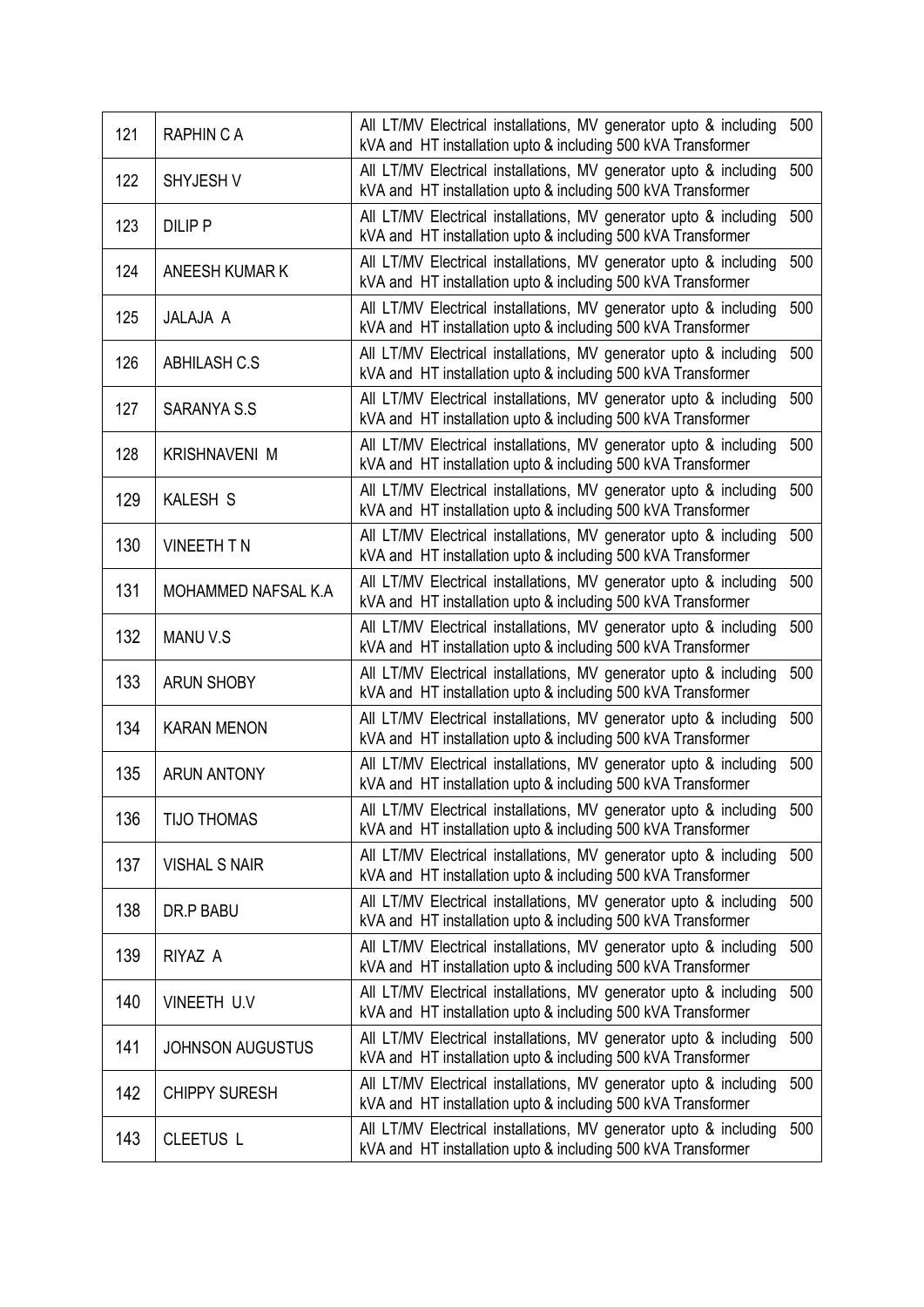| 144 | <b>ALEX A ANDREWS</b> | All LT/MV Electrical installations, MV generator upto & including<br>kVA and HT installation upto & including 500 kVA Transformer | 500 |
|-----|-----------------------|-----------------------------------------------------------------------------------------------------------------------------------|-----|
| 145 | <b>NITHIN SHAJI</b>   | All LT/MV Electrical installations, MV generator upto & including<br>kVA and HT installation upto & including 500 kVA Transformer | 500 |
| 146 | <b>SREEJITH M.K</b>   | All LT/MV Electrical installations, MV generator upto & including<br>kVA and HT installation upto & including 500 kVA Transformer | 500 |
| 147 | ANANYA VASANTH V.V    | All LT/MV Electrical installations, MV generator upto & including<br>kVA and HT installation upto & including 500 kVA Transformer | 500 |
| 148 | DANE M. RAJAN         | All LT/MV Electrical installations, MV generator upto & including<br>kVA and HT installation upto & including 500 kVA Transformer | 500 |
| 149 | ANN DEEPA ANTONY      | All LT/MV Electrical installations, MV generator upto & including<br>kVA and HT installation upto & including 500 kVA Transformer | 500 |
| 150 | SANDEEP S.V           | All LT/MV Electrical installations, MV generator upto & including<br>kVA and HT installation upto & including 500 kVA Transformer | 500 |
| 151 | <b>JEEN LINUS</b>     | All LT/MV Electrical installations, MV generator upto & including<br>kVA and HT installation upto & including 500 kVA Transformer | 500 |
| 152 | <b>JITHIN JOSE</b>    | All LT/MV Electrical installations, MV generator upto & including<br>kVA and HT installation upto & including 500 kVA Transformer | 500 |
| 153 | SHAMEER CHENAKKAL     | All LT/MV Electrical installations, MV generator upto & including<br>kVA and HT installation upto & including 500 kVA Transformer | 500 |
| 154 | <b>JITHIN JOSEPH</b>  | All LT/MV Electrical installations, MV generator upto & including<br>kVA and HT installation upto & including 500 kVA Transformer | 500 |
| 155 | ARUN C.G              | All LT/MV Electrical installations, MV generator upto & including<br>kVA and HT installation upto & including 500 kVA Transformer | 500 |
| 156 | <b>MATHEWS B</b>      | All LT/MV Electrical installations, MV generator upto & including<br>kVA and HT installation upto & including 500 kVA Transformer | 500 |
| 157 | RANDEEP K.R           | All LT/MV Electrical installations, MV generator upto & including<br>kVA and HT installation upto & including 500 kVA Transformer | 500 |
| 158 | ACHARI SANOJKUMAR M   | All LT/MV Electrical installations, MV generator upto & including<br>kVA and HT installation upto & including 500 kVA Transformer | 500 |
| 159 | EDISON A.J            | All LT/MV Electrical installations, MV generator upto & including<br>kVA and HT installation upto & including 500 kVA Transformer | 500 |
| 160 | <b>SUSAN JOSEPH</b>   | All LT/MV Electrical installations, MV generator upto & including<br>kVA and HT installation upto & including 500 kVA Transformer | 500 |
| 161 | RAJEEV KAMMATH A      | All LT/MV Electrical installations, MV generator upto & including<br>kVA and HT installation upto & including 500 kVA Transformer | 500 |
| 162 | RAHUL C.R             | All LT/MV Electrical installations, MV generator upto & including<br>kVA and HT installation upto & including 500 kVA Transformer | 500 |
| 163 | JOMON JOHN            | All LT/MV Electrical installations, MV generator upto & including<br>kVA and HT installation upto & including 500 kVA Transformer | 500 |
| 164 | MUHAMMED MAZOOD M     | All LT/MV Electrical installations, MV generator upto & including<br>kVA and HT installation upto & including 500 kVA Transformer | 500 |
| 165 | ASWIN K               | All LT/MV Electrical installations, MV generator upto & including<br>kVA and HT installation upto & including 500 kVA Transformer | 500 |
| 166 | SWAMINATHAN K.B       | All LT/MV Electrical installations, MV generator upto & including<br>kVA and HT installation upto & including 500 kVA Transformer | 500 |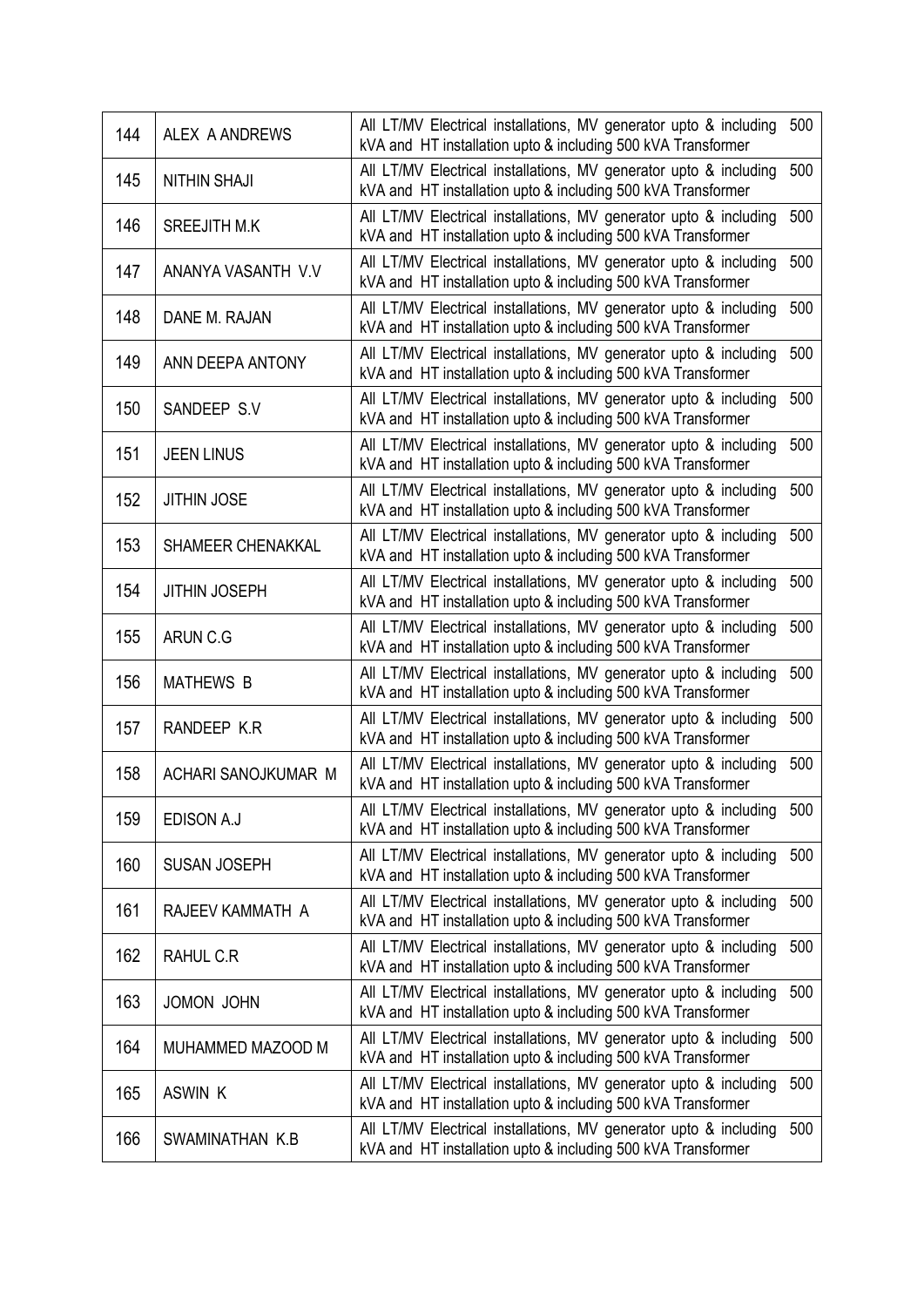| 167 | <b>RAGHURAMAN M</b>               | All LT/MV Electrical installations, MV generator upto & including<br>kVA and HT installation upto & including 500 kVA Transformer | 500 |
|-----|-----------------------------------|-----------------------------------------------------------------------------------------------------------------------------------|-----|
| 168 | RAVEENDRAN T.K                    | All LT/MV Electrical installations, MV generator upto & including<br>kVA and HT installation upto & including 500 kVA Transformer | 500 |
| 169 | <b>RAJESH KRISHNAN</b>            | All LT/MV Electrical installations, MV generator upto & including<br>kVA and HT installation upto & including 500 kVA Transformer | 500 |
| 170 | <b>SUHAIL T.K</b>                 | All LT/MV Electrical installations, MV generator upto & including<br>kVA and HT installation upto & including 500 kVA Transformer | 500 |
| 171 | <b>THARUN SAJI</b>                | All LT/MV Electrical installations, MV generator upto & including<br>kVA and HT installation upto & including 500 kVA Transformer | 500 |
| 172 | <b>RENJITH P.C</b>                | All LT/MV Electrical installations, MV generator upto & including<br>kVA and HT installation upto & including 500 kVA Transformer | 500 |
| 173 | SHAKIR ALI K                      | All LT/MV Electrical installations, MV generator upto & including<br>kVA and HT installation upto & including 500 kVA Transformer | 500 |
| 174 | <b>RETNAKUMAR S</b>               | All LT/MV Electrical installations, MV generator upto & including<br>kVA and HT installation upto & including 500 kVA Transformer | 500 |
| 175 | <b>SANJU RAJAN</b>                | All LT/MV Electrical installations, MV generator upto & including<br>kVA and HT installation upto & including 500 kVA Transformer | 500 |
| 176 | <b>VIDHUPRIYA V</b>               | All LT/MV Electrical installations, MV generator upto & including<br>kVA and HT installation upto & including 500 kVA Transformer | 500 |
| 177 | <b>MAHESH P</b>                   | All LT/MV Electrical installations, MV generator upto & including<br>kVA and HT installation upto & including 500 kVA Transformer | 500 |
| 178 | <b>JOSIN JOSEPH</b>               | All LT/MV Electrical installations, MV generator upto & including<br>kVA and HT installation upto & including 500 kVA Transformer | 500 |
| 179 | <b>SHERIN S DAS</b>               | All LT/MV Electrical installations, MV generator upto & including<br>kVA and HT installation upto & including 500 kVA Transformer | 500 |
| 180 | <b>SHILU SURESH</b>               | All LT/MV Electrical installations, MV generator upto & including<br>kVA and HT installation upto & including 500 kVA Transformer | 500 |
| 181 | RADHYL RAJ JOSEPH                 | All LT/MV Electrical installations, MV generator upto & including<br>kVA and HT installation upto & including 500 kVA Transformer | 500 |
| 182 | SIYA KAMAL A.M                    | All LT/MV Electrical installations, MV generator upto & including<br>kVA and HT installation upto & including 500 kVA Transformer | 500 |
| 183 | PARACKAL PAULOSE<br><b>WILSON</b> | All LT/MV Electrical installations, MV generator upto & including<br>kVA and HT installation upto & including 500 kVA Transformer | 500 |
| 184 | SHABANA S                         | All LT/MV Electrical installations, MV generator upto & including<br>kVA and HT installation upto & including 500 kVA Transformer | 500 |
| 185 | HARIS T.A                         | All LT/MV Electrical installations, MV generator upto & including<br>kVA and HT installation upto & including 500 kVA Transformer | 500 |
| 186 | HAFIZ C.B                         | All LT/MV Electrical installations, MV generator upto & including<br>kVA and HT installation upto & including 500 kVA Transformer | 500 |
| 187 | NIGHIL E.G                        | All LT/MV Electrical installations, MV generator upto & including<br>kVA and HT installation upto & including 500 kVA Transformer | 500 |
| 188 | CHITHIRA JOHNY                    | All LT/MV Electrical installations, MV generator upto & including<br>kVA and HT installation upto & including 500 kVA Transformer | 500 |
| 189 | AMRITHA M                         | All LT/MV Electrical installations, MV generator upto & including<br>kVA and HT installation upto & including 500 kVA Transformer | 500 |